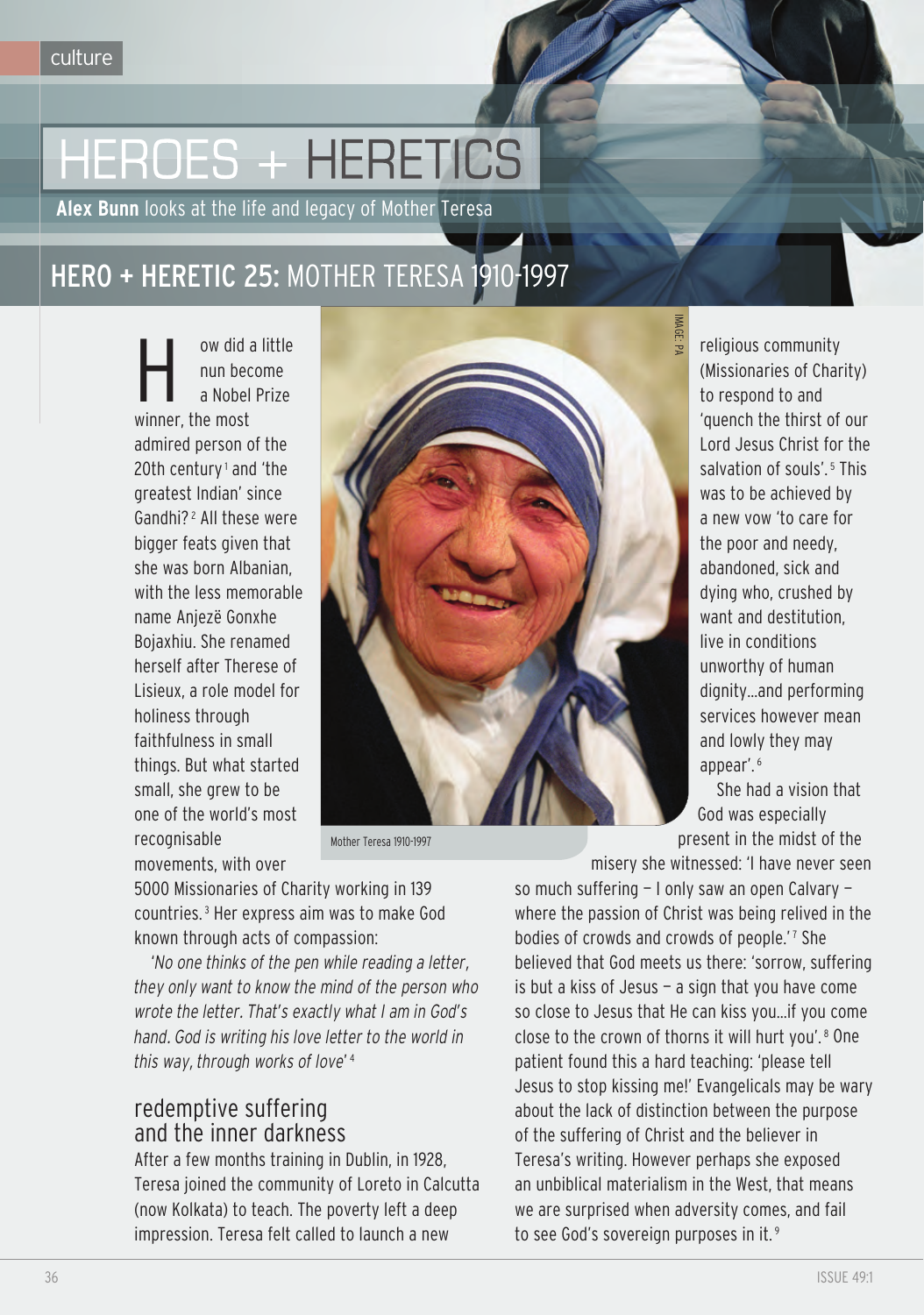

Alex Bunn is cMF Associate Head of Student Ministries and a gP in london

Her own inner life darkened after she pioneered the new order. Previously she had known god's presence, union and love. Afterwards she felt 'convicting emptiness, coldness like ice so great that nothing touches my soul'. <sup>10</sup> When her letters were published, this shocked her supporters, who had been impressed by her serenity and joy. She wrote that she wore 'cheerfulness as a cloak by which I cover my emptiness and misery'. She worried this



missionaries of charity building

was a deception, but resolved to live the joy she did not feel. God would be glorified through her ordeals: 'I will smile at your hidden face — always'. Some believe that this absence was a crisis of faith, others are reassured that christian leaders are not immune from pain and doubt.<sup>11</sup>

# end of life and early life care

Her ministry in India began in 1952, after a 13-yearold boy in calcutta was turned away from a hospital, and died alone in the gutter. The story hit the press and pricked the conscience of a city overflowing with the destitute following the Partition of bengal in 1947, with many living in abject poverty in 3,000 official slums. The Sisters were given a dormitory attached to the Hindu temple of Kali, goddess of death. It was a fitting place for the Sisters to attempt to provide a dignified death for 'people who lived like animals to die like angels', because they were within the sight of a loving face.

Teresa was passionate about the value of early life too, famously scooping the occasional abandoned baby out of a dustbin, however desperate their plight. Malcolm Muggeridge

interviewed her at the BBC. and was so captivated by her simplicity and generosity that he followed her to calcutta.

His film *Something Beautiful For God* catapulted her to fame, and drew him eventually into the catholic faith. 'The notion that there were too many children was to her as inconceivable as suggesting that there are too many bluebells in the woods… as she holds this child she says in a voice and with an

expression of exaltation most wonderful

and moving 'See! There's life in her!' Her face is glowing and triumphant.' <sup>12</sup> When reflecting on whether her work was insignificant given the scale of the human need, he wrote that christianity is not utilitarian, god's love is often disproportionate and unreasonable. For instance, 'there is more joy in heaven when one sinner repents than over ninety righteous people who do not need to repent.' <sup>13</sup>

#### the Nobel Prize for peace… and courage

Whilst many applauded the charitable work that nobody else would touch, Teresa was an unlikely candidate for the Nobel Peace Prize. Teresa taught that peace began with a loving word and a smile, but many couldn't see the connection with international diplomacy. She was finally awarded the Prize in 1978. Her iconic blue-edged sari was not ideally suited to the norwegian frost, but she declined heavy fur coats, conceding only woollen socks inside her sandals. She asked for a concession of her own: that the banquet be cancelled and £12,000 donated to her fund for leprosy care. Her speech however was uncompromising: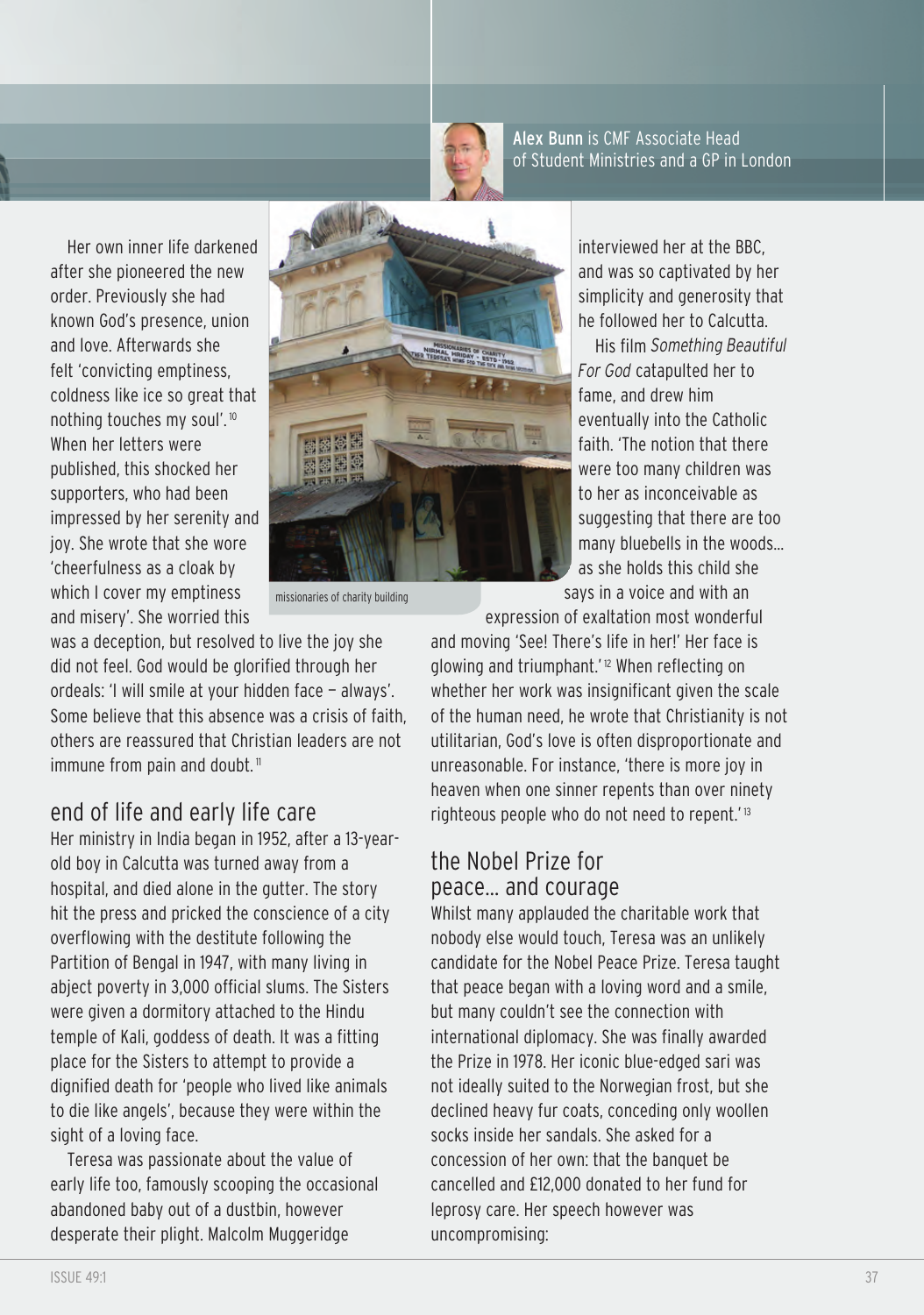# **HEROES + HERETICS**

'*And I feel one thing I want to share with you all, the greatest destroyer of peace today is the cry of the innocent unborn child. For if a mother can murder her own child in her womb, what is left for you and for me to kill each other? Even in the scripture it is written: "Even if mother could forget her child – I will not forget you – I have carved you in the palm of my hand." Even if mother could forget, but today millions of unborn children are being killed. And we say nothing… To me the nations who have*



Mother Teresa, Tirana, Albania

*legalized abortion, they are the poorest nations. They are afraid of the little one, they are afraid of the unborn child, and the child must die because they don't want to feed one more child, to educate one more child, the child must die*.' <sup>14</sup>

# the greatest disease of all?

The world would catch up with her on another big issue: compassionate care for what she deemed the 'untouchables' of the West. She opened New York's first hospice for people dying from HIV/AIDS on christmas Eve 1985. teresa used her international fame wherever she could, even when it seemed honeless

When Teresa came to the West, she was shocked by a pathology she considered worse than leprosy or cancer: 'being unwanted is the greatest disease of all'. <sup>15</sup> She was saddened by the neglect of the elderly in care homes, who she witnessed watching the door for visitors, without hope. In the UK, a prosperous country that did so much to support her, the homeless living in 'cardboard coffins' shocked her. She was moved to set up a service for those discharged too early from psychiatric hospitals.

She finally got to be an official peacemaker in 1982, when she became the unlikely negotiator for the evacuation of 38 handicapped children, trapped in the crossfire in a beirut orphanage. She travelled widely, and once remarked 'if there are poor on the moon, we shall go there too'.<sup>16</sup> Surely, one of her most satisfying trips must have been returning to Albania. It was only after the fall of communism in 1990 that religion was again legalised. (It is a delicious irony that the most famous citizen from the world's first atheist state was a

Catholic nun.) If you fly to Tirana today, you will fly into Airport Nënë Tereza. Her name is celebrated absolutely everywhere.

# no stained glass saint

Mother teresa died in 1997, and was canonised in 2015, meaning the Vatican declared her a saint. Witnesses testified that prayers offered to Teresa and contact with her medallion immediately cured a woman with abdominal masses. <sup>17</sup> this raises the question of what defines a saint, <sup>18</sup> who prayers should be addressed to, and how miracles are verified.

Critics have also complained that Mother Teresa was so idolised that the public were blind to her flaws. In particular, christopher Hitchens made a damning documentary in 1994, entitled *Hell's Angel*. 19 It was typical of Hitchens' polemical style to provoke and exaggerate, but perhaps only he would raise the difficult issues about medical standards, financial probity, political affiliation and aid tied to conversion. These are important issues for many christian charities today.

#### should a christian charity have secular outcome targets? *The Lancet* ran an article raising concerns about

38 ISSUE 49:1